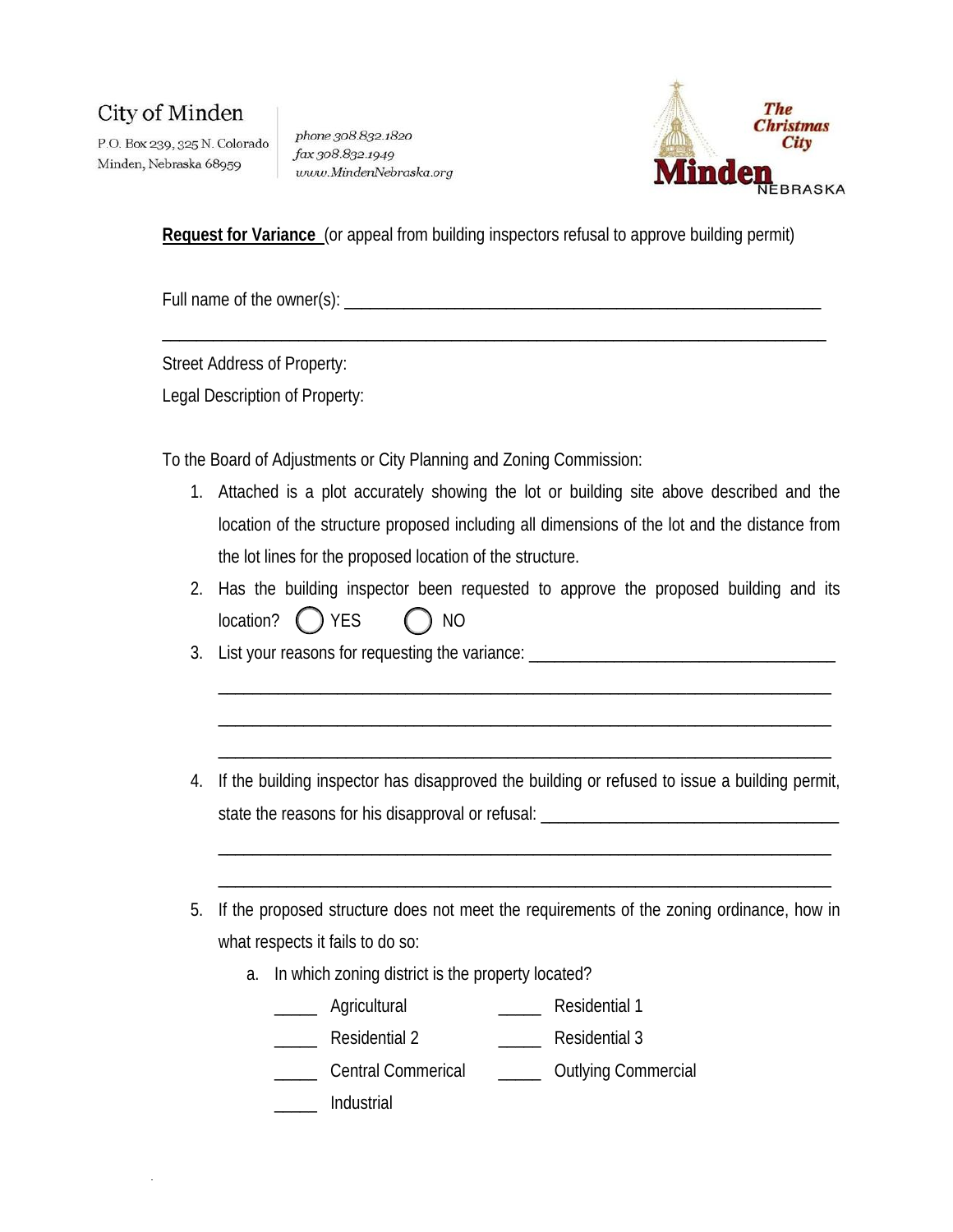P.O. Box 239, 325 N. Colorado Minden, Nebraska 68959

phone 308.832.1820 fax 308.832.1949 unvw.MindenNebraska.org



b. Does the structure meet the requirements of the zoning ordinance for the following:

| <b>YES</b> | <b>NO</b>               |                        | Ord Requires | Proposed Structure |
|------------|-------------------------|------------------------|--------------|--------------------|
|            |                         | Height                 |              |                    |
|            |                         | # of Stories           |              |                    |
|            | <b>Lot Requirements</b> |                        |              |                    |
|            |                         | Area (sq. feet)        |              |                    |
|            |                         | Frontage (ft)          |              |                    |
|            |                         | Front Yard Depth       |              |                    |
|            |                         | Rear Yard Depth        |              |                    |
|            |                         | <b>Total Side Yard</b> |              |                    |
|            |                         | 1 Side Yard Depth      |              |                    |

6. Present land use of property \_\_\_\_\_\_\_\_\_\_\_\_\_\_\_\_\_\_\_\_\_\_\_\_\_\_\_\_\_\_\_\_\_\_\_\_\_\_\_\_\_\_\_\_\_\_\_\_\_

- 7. Does your application meet the use requirements of the zoning ordinance?
	- \_\_\_\_\_ YES \_\_\_\_\_ NO
- 8. Do you understand that the Board or Commission cannot approve a variance unless you can answer yes to the following requirements? Please circle your answers.

\_\_\_\_\_\_\_\_\_\_\_\_\_\_\_\_\_\_\_\_\_\_\_\_\_\_\_\_\_\_\_\_\_\_\_\_\_\_\_\_\_\_\_\_\_\_\_\_\_\_\_\_\_\_\_\_\_\_\_\_\_\_\_\_\_\_\_\_\_\_\_

- a. YES NO The strict application of the Ordinance would produce undue hardship?
- b. YES NO Such hardship is not shared generally by other properties in the same zoning district and the same vicinity;
- c. YES NO the authorization of such variance will not be of substantial detriment to adjacent property and the character of the district will not be changed by the granting of the variance; and d. YES NO The granting of such variance is based upon reason of demonstrable and exceptional hardship as distinguish from variations for purpose of convenience, profit, or caprice; and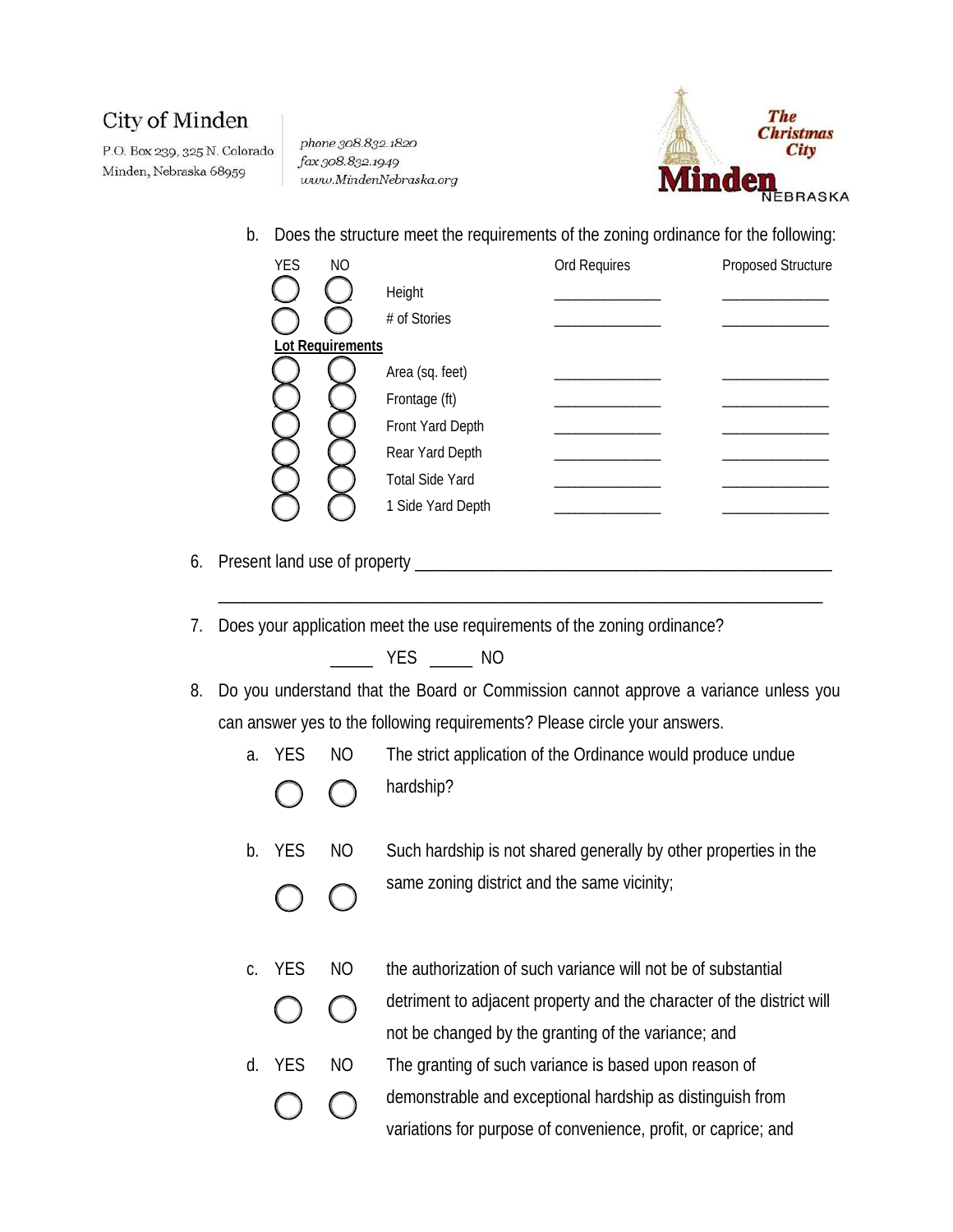P.O. Box 239, 325 N. Colorado Minden, Nebraska 68959

phone 308.832.1820 fax 308.832.1949 unvw.MindenNebraska.org



e. YES NO The condition or situation of the property concerned or the intended use of the property is not of so general or recurring a nature as to make reasonably practicable the formulation of a general regulation to be adopted as an amendment to this article.

Revised Code of the City of Minden Section 94-32

9. In what respect do you claim to qualify for a variance under the above requirements?



- 10. The Board must give notice of its hearing on this matter by publication in a newspaper one time, ten days before the hearing. A written notice of said hearing shall be sent to all owners of the property within two hundred (200) feet of any boundary of the property in questions.
- 11. This application must be accompanied by the non-refundable fee of \$125.00 to help cover the cost of advertising and mailing of notices.
- 12. Attach a survey plat by a licensed surveyor showing the building site, lot lines, location of the proposed structure and its distance from each lot line.